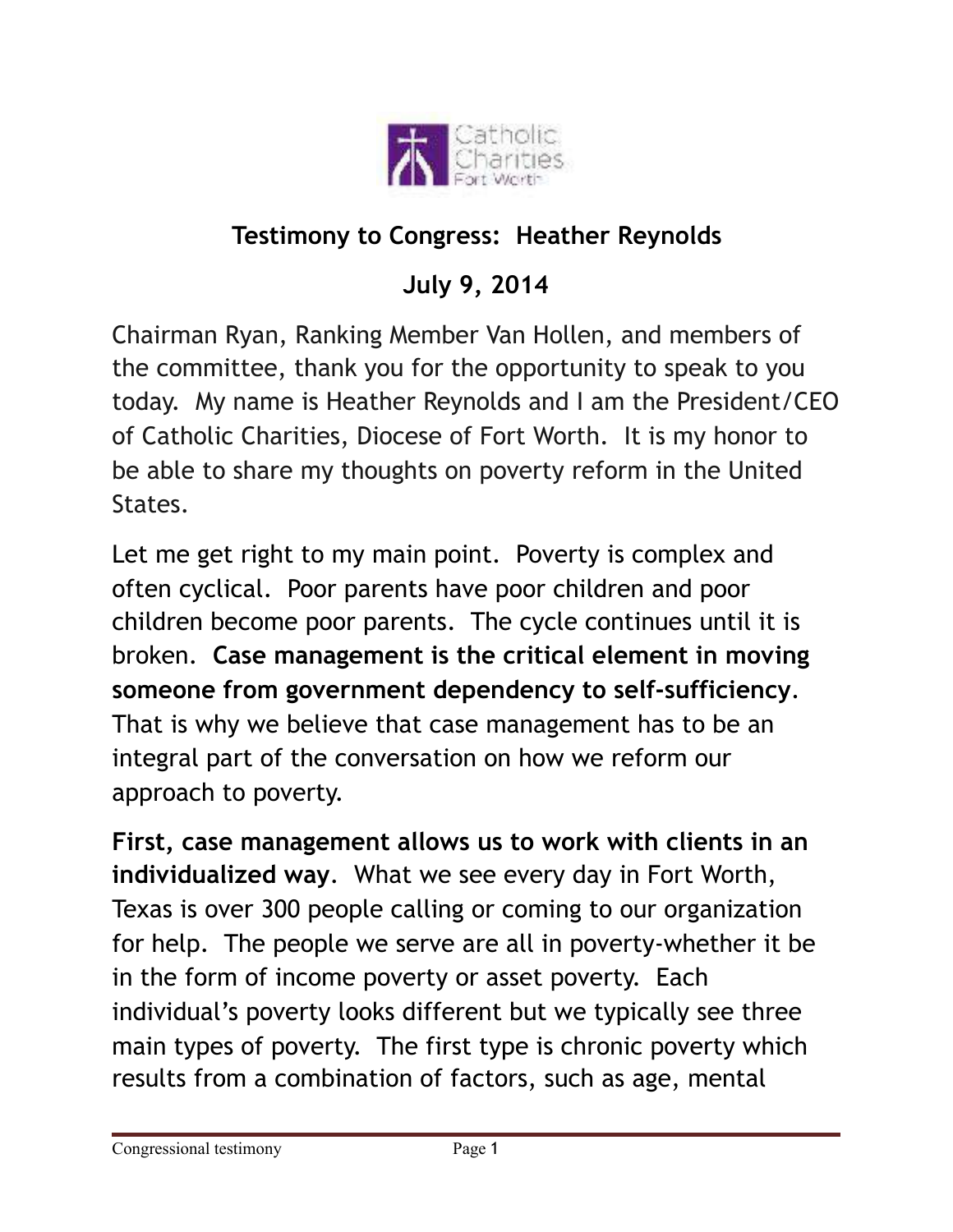illness, or a significant disability. People in chronic poverty are people that are often going to need safety net services throughout their lives. The second type is situational poverty. There are a number of reasons for this condition to emerge, but some of the most common are divorce, death, unexpected health expenses, and the loss of a job. These incidents can cause a spiral of events which leads to a loss of income and material possessions. This type of poverty is most often temporary and short; direct intervention can quickly put a family back on track. The third type is generational poverty. People in generational poverty are those who have two or more generations living in poverty. It is passed down from parent to child. It is a mindset of living in the moment - being proactive, setting goals and planning ahead are not a part of the generational poverty mindset. Generational poverty has its own culture, hidden rules, and belief systems. Understanding the type of poverty a family is in is critical to understanding how to combat it. Case management is most needed for those in situational poverty and generational poverty. And, those in generational poverty need a deeper level of case management because it requires a mindset change. Understanding a client's experience of poverty allows us to serve them in an individualized way.

**Second, case management allows us to serve in a way that is holistic**. In most cases, people who come to Catholic Charities Fort Worth face complex, multifaceted and interrelated challenges. The way the federal system is designed, clients receive services for each of their needs independently from other problems they may be facing. While addressing these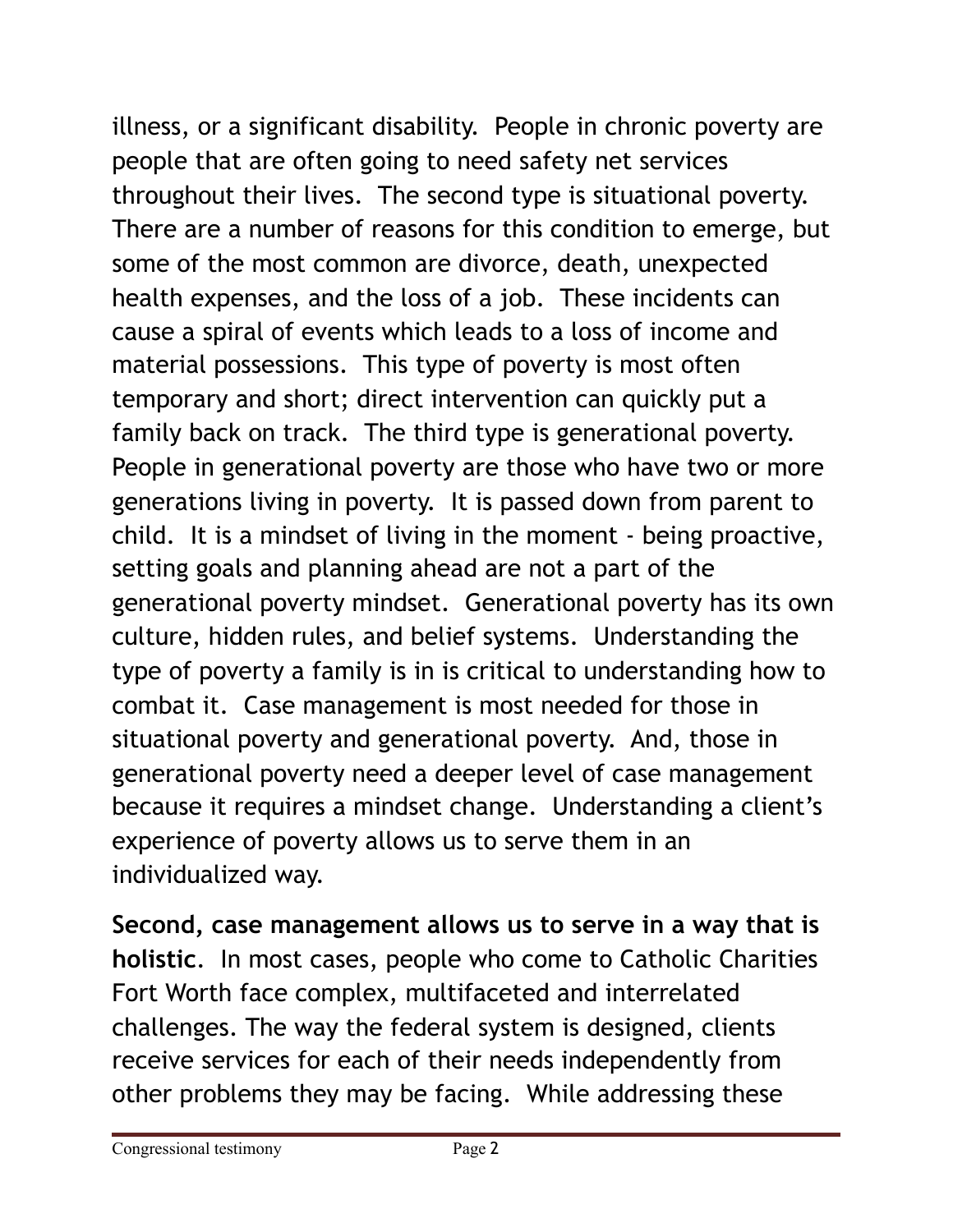issues individually as they occur can provide much needed relief to the client, there can be some doubt as to the effectiveness of providing services on a single-issue, short-term basis in creating sustainable self-sufficiency. Case management helps transform interventions from being a disarray of solutions to a coordinated plan to get individuals and families to their best possible outcomes. Good case managers help clients manage the situation; they do not "manage" the client. Effective case management is a participative process in which the client and case manager work to holistically move a family forward for long-term success.

**Third, case management gets results**. For example, the federal program, the Voluntary Agency Matching Grant Program for refugees, which we run at Catholic Charities Fort Worth, is seen as one of the most successfully federal funded anti-poverty programs in the United States. In Fort Worth, our success rate of moving folks from poverty to self-sufficiency is high because of the intensive case management that is paired with ancillary services. In 2013, 90% of our clients in this program became self-sufficient within 6 months.

From my experience, many federal programs are not designed and measured for the end goal impact. How can we set our goal at ending homelessness and then measure success by counting the number of shelter beds we fill? How can we have a goal of a family thriving and then count it successful when they are signed up for public benefits? That is why it is my firm belief that research and a focus on results has to be paired with the services provided. At Catholic Charities Fort Worth, our main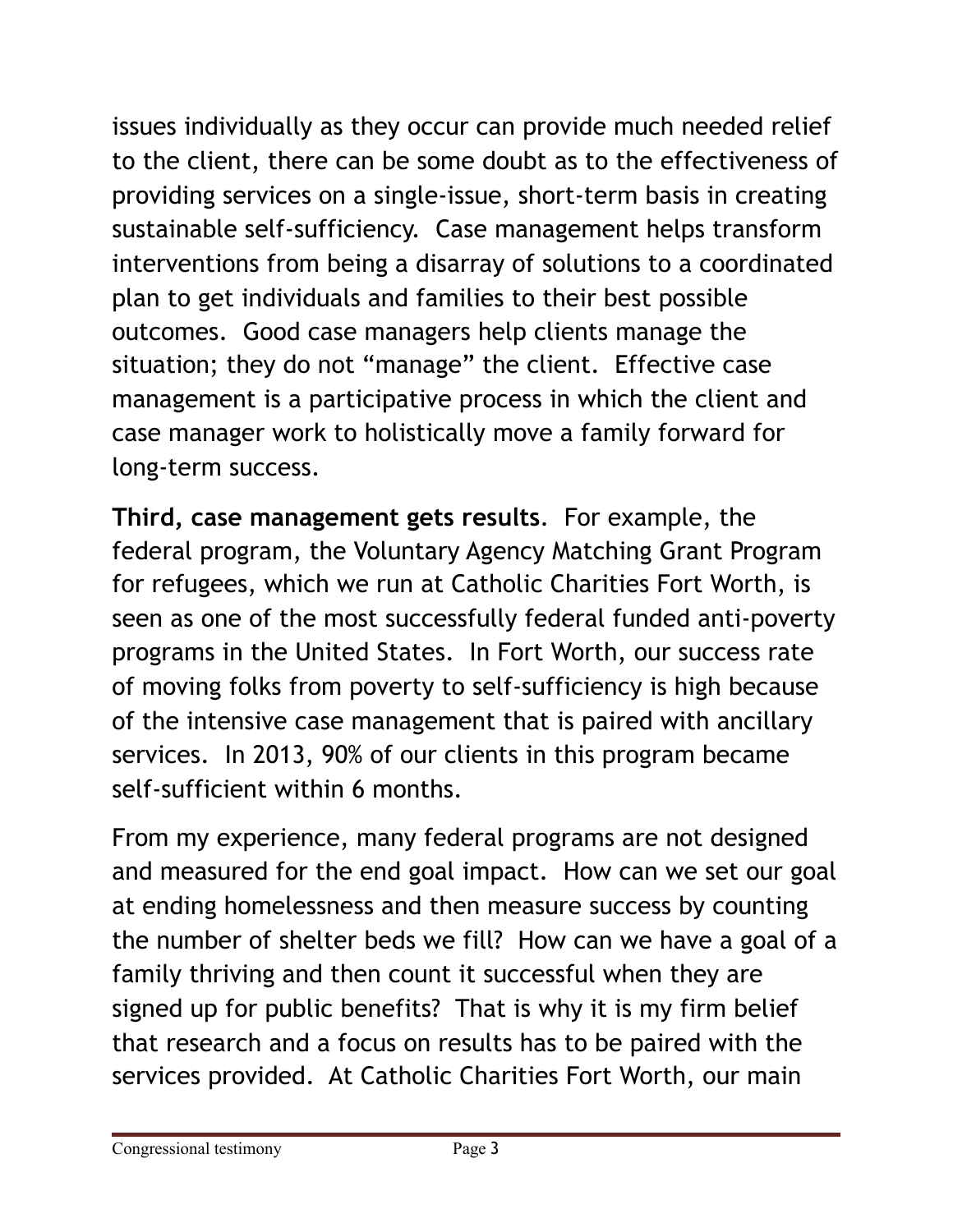partner in this endeavor is The University of Notre Dame's Lab for Economic Opportunities. Through rigorous impact evaluations, this lab aims to identify the innovative, effective and scalable programs that help people move out of poverty. One of our pilots being evaluated, Stay the Course, is aimed at increasing persistence and degree-attainment among lowincome students by reducing the chance that events outside of school derail a college education. This is achieved through two distinct mechanisms: holistic, personalized case management and emergency financial assistance.The pilot is tracking academic and employment outcomes for randomly-selected students receiving support services and for a control group of students. By comparing outcomes for these groups, the evaluation quantifies the impact of these services on academic performance, educational attainment, employment, and earnings. In the year one results, students receiving services from Catholic Charities averaged more credit hours in one year than the treatment group. But, what is most impressive is that more students persisted in their education when a part of Catholic Charities services. Case management was the difference. Case management is the answer to reducing poverty in America. It supports the individual's needs and unique situation. It allows us to address a family holistically and make services more efficient and effective. Case management gets results.

Poor parents have poor kids and more often than not, poor kids become poor parents. The cycle continues unless it is truly and purposefully broken. Case management is the critical item to moving a family out of poverty and keeping them out.